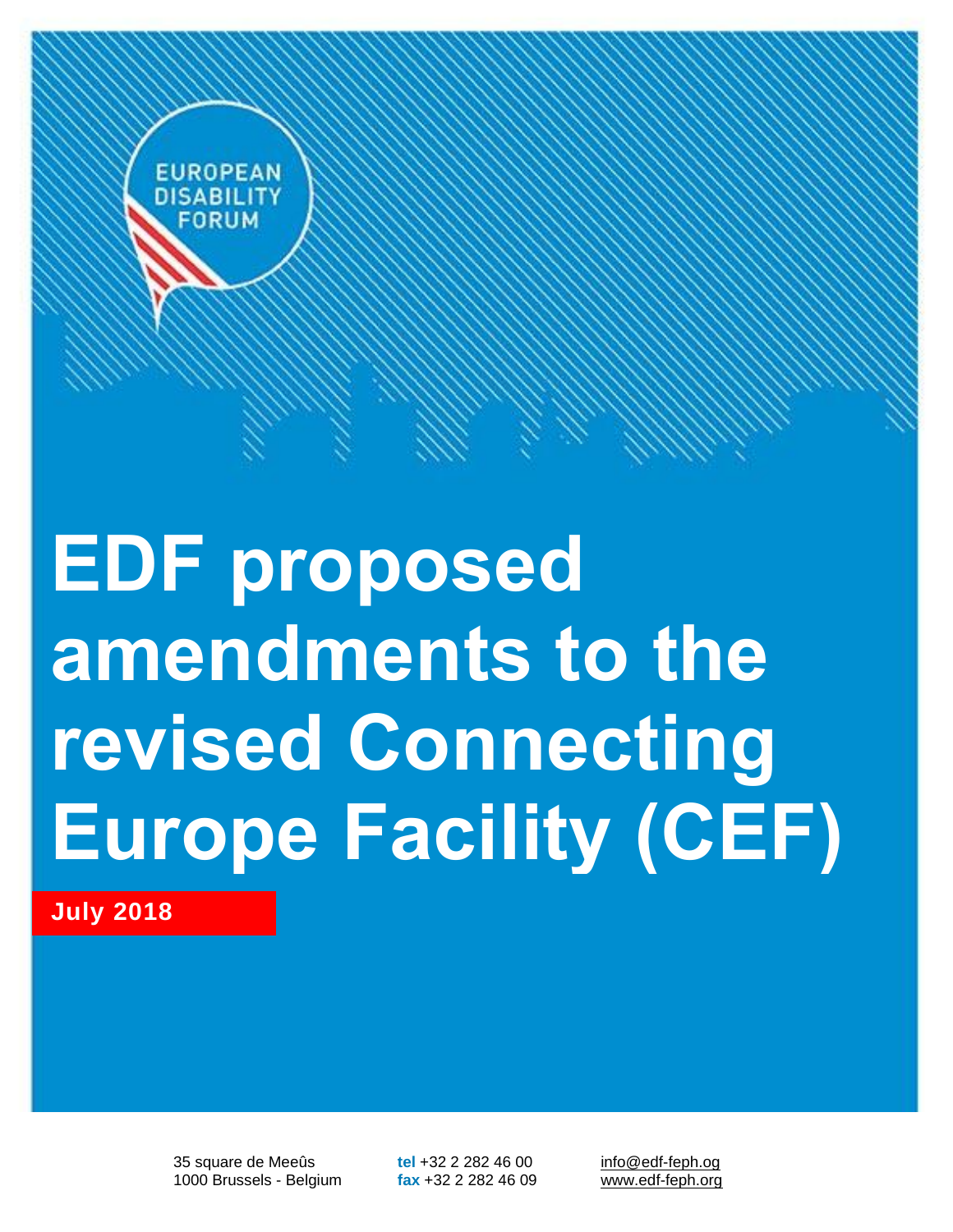

## <span id="page-1-0"></span>**Table of contents**

# <span id="page-1-1"></span>**EDF proposed amendments to the revised Connecting Europe Facility (CEF)**

The European Disability Forum is an independent NGO that represents the interests of 80 million Europeans with disabilities. EDF is a unique platform which brings together representative organisations of persons with disabilities from across Europe. EDF is run by persons with disabilities and their families. We are a strong, united voice of persons with disabilities in Europe.



This publication has received financial support from the European Union. The information contained in this publication does not necessarily reflect the official position of the European Commission.

35 square de Meeûs **tel** +32 2 282 46 00 [info@edf-feph.og](mailto:info@edf-feph.og) 1000 Brussels - Belgium **fax** +32 2 282 46 09 [www.edf-feph.org](http://www.edf-feph.org/)

..............................................................................................................................................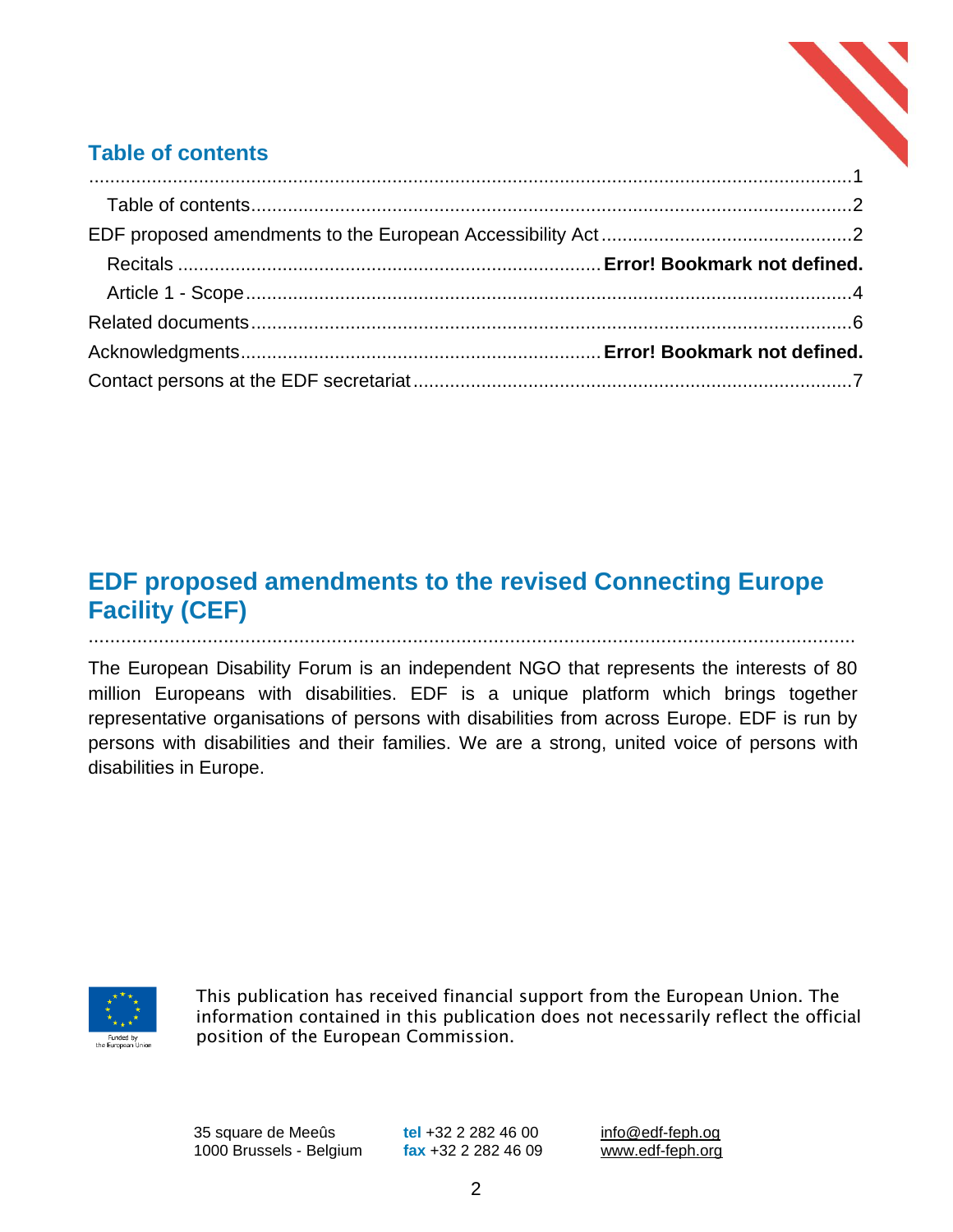

#### **Abstract**

- **Accessibility for persons with disabilities is a right** and the CEF needs to reflect this accordingly
- **Objectives:** The objectives of the programme mentioned in Article 3 should also include accessibility as a specific point
- **Eligibility Criteria:** Accessibility for all users, including persons with disabilities, shall remain one of the key eligibility criteria referred to in Article 9
- **Award Criteria:** The award criteria in Article 13 should favour projects that improve and support accessibility; No EU funding shall be granted to projects that promote and sustain inaccessible infrastructure
- **Monitoring:** Accessibility shall be added to the list of key indicators in part I of the Annex

#### **Introduction**

Transport accessibility in the EU is not optional, it is a legal obligation under the United Nations Convention on the Rights of Persons with Disabilities (UNCRPD) which has been ratified by all EU Member States as well as the EU itself. Therefore, all new and revised EU laws and initiatives as well as funding programmes need to promote accessibility for persons with disabilities, including the Connecting Europe Facility (CEF). Making infrastructure connections accessible throughout the EU will allow more than 80 Million persons with disabilities in the EU to have the same opportunities as everybody else and ensure that they can benefit from the essential EU principle of freedom of movement. Unfortunately, this freedom is still denied to many persons with disabilities in practice and inaccessible transport is one of the obstacles persons with disabilities have to face daily.

In 2012, EDF published its first position paper on the proposal establishing the Connecting Europe Facility (CEF) and accessibility was successfully included in the final programme as well as the TEN-T guidelines. The Commission proposal for the revised CEF builds on this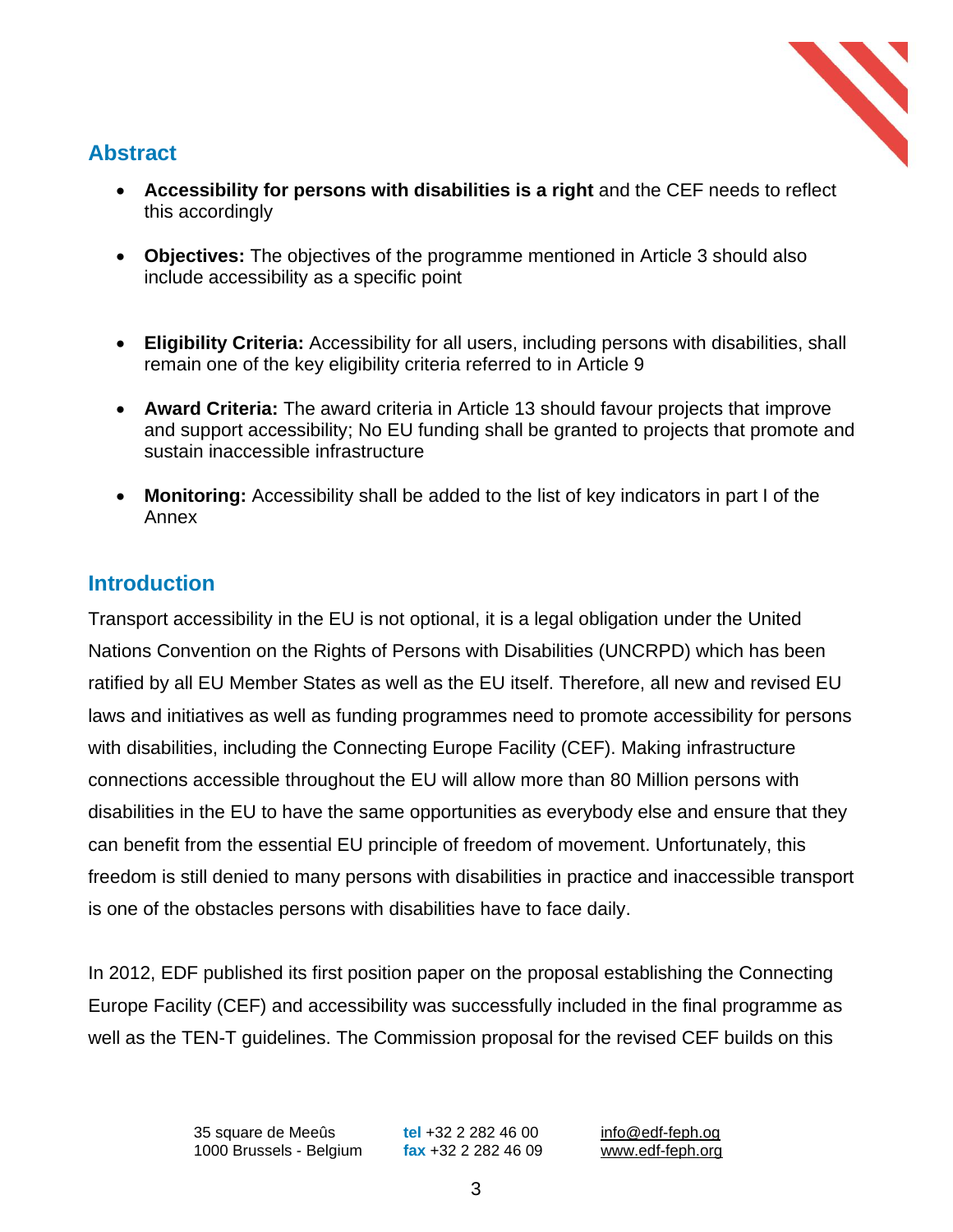

text and therefore EDF supports the revised text as it stands. However, some further clarification and additions are needed to ensure that EU funding is used correctly to enhance accessibility for persons with disabilities and to avoid that inaccessible projects are funded in the future. Therefore, EDF suggests the following amendments to the text:

## <span id="page-3-0"></span>**Article 3 - Objectives**

| Commission proposal                                                                                                                                                                                                                                                                                                   | <b>EDF</b> amendments                                                                                                                                                                                                                                                                                                                                                                   |
|-----------------------------------------------------------------------------------------------------------------------------------------------------------------------------------------------------------------------------------------------------------------------------------------------------------------------|-----------------------------------------------------------------------------------------------------------------------------------------------------------------------------------------------------------------------------------------------------------------------------------------------------------------------------------------------------------------------------------------|
| 2. The Programme has the following specific<br>objectives:<br>In the transport sector:<br>(a)<br>to contribute to the development of<br>(i)<br>projects of common interest relating to<br>efficient and interconnected networks and<br>infrastructure for smart, sustainable,<br>inclusive, safe and secure mobility; | 2. The Programme has the following specific<br>objectives:<br>In the transport sector:<br>(a)<br>to contribute to the development of<br>(i)<br>projects of common interest relating to<br>efficient and interconnected networks and<br>infrastructure for smart, sustainable,<br>inclusive, accessible to everyone<br>including persons with disabilities, safe<br>and secure mobility; |

Justification:

Making transport accessible to persons with disabilities is an obligation under Art. 9 of the UNCRPD and the CEF should thus translate this obligation by putting accessibility as one of its objectives. Furthermore, accessible transport is a vital condition for guaranteeing freedom of movement for all EU citizens, including persons with disabilities, which is one of the four basic principles of the European Union.

#### **Article 9 - Eligibility**

| Commission proposal                                                                                                                                          | <b>EDF</b> amendments                                                                                                                                        |
|--------------------------------------------------------------------------------------------------------------------------------------------------------------|--------------------------------------------------------------------------------------------------------------------------------------------------------------|
| actions improving transport<br>2.b.(viii)<br>infrastructure accessibility for all users in<br>accordance with Article 37 of Regulation<br>(EU) No 1315/2013; | actions improving transport<br>2.b.(viii)<br>infrastructure accessibility for all users in<br>accordance with Article 37 of Regulation<br>(EU) No 1315/2013; |
| Justification:                                                                                                                                               |                                                                                                                                                              |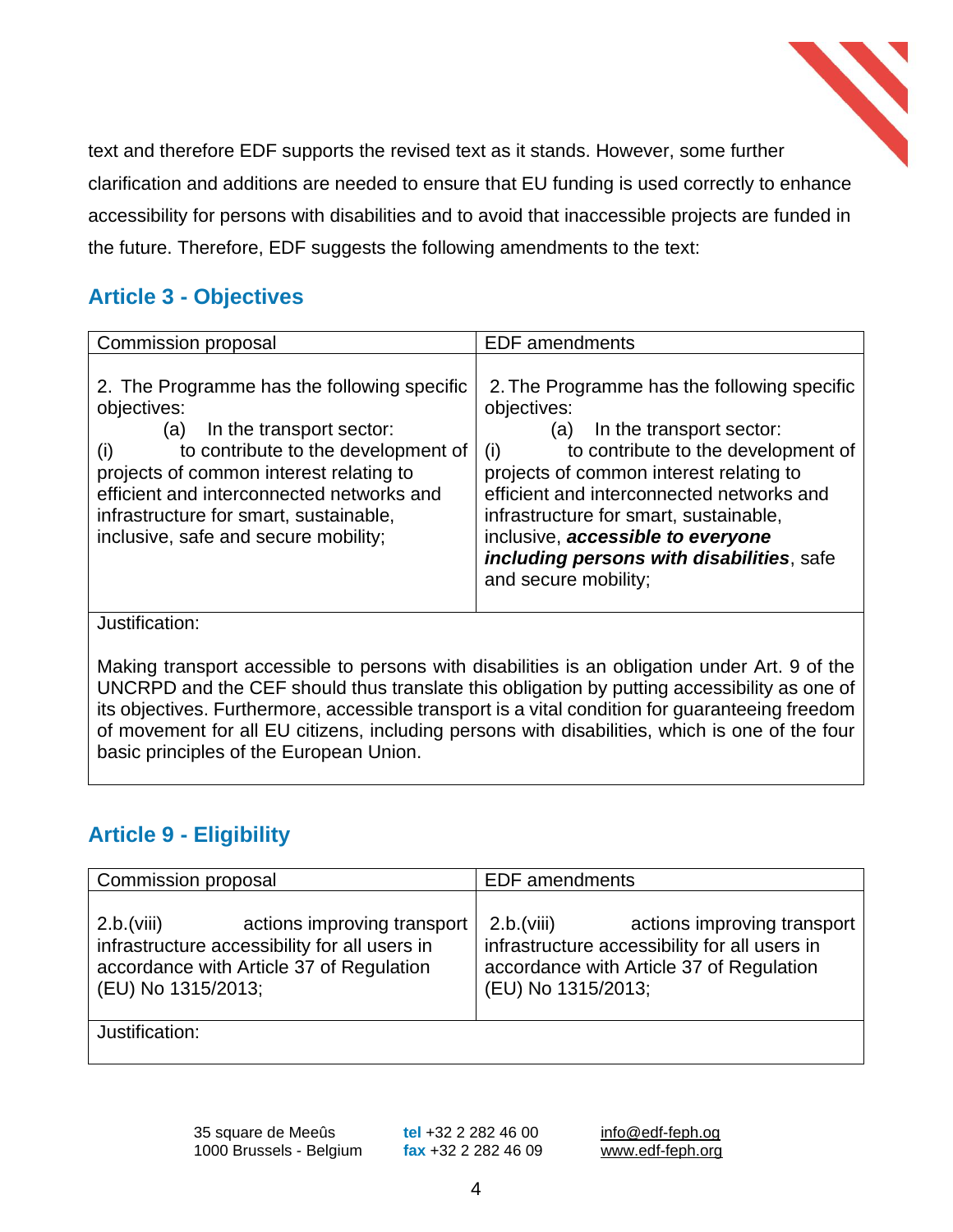

It is important this point is kept because it includes actions improving accessibility for persons with disabilities as well as older persons. In fact, it should even be strengthened by giving priority to projects that improve accessibility for users.

## **Article 13 – Award Criteria**

| Commission proposal |                                               | <b>EDF</b> amendments |                                            |
|---------------------|-----------------------------------------------|-----------------------|--------------------------------------------|
|                     | 1. The award criteria shall be defined in the | 1 <sub>1</sub>        | The award criteria shall be defined in the |
|                     | work programmes referred to in Article 19     |                       | work programmes referred to in Article 19  |
|                     | and in the calls for proposals taking into    |                       | and in the calls for proposals taking into |
|                     | account, to the extent applicable, the        |                       | account, to the extent applicable, the     |
| following elements: |                                               | following elements:   |                                            |
| (a)                 | economic, social and                          | (a)                   | economic, social and                       |
|                     | environmental impact (benefits                |                       | environmental impact (benefits             |
|                     | and costs);                                   |                       | and costs);                                |
| (b)                 | innovation, safety,                           | (b)                   | innovation, safety,                        |
|                     | interoperability and                          |                       | interoperability and                       |
|                     | accessibility aspects;                        |                       | accessibility aspects while                |
| (c)                 | cross-border dimension;                       |                       | paying particular attention to             |
| (d)                 | synergies between the                         |                       | projects explicitly supporting             |
|                     | transport, energy and digital                 |                       | accessibility to everyone                  |
|                     | sectors;                                      |                       | including persons with                     |
| (e)                 | maturity of the action in the                 |                       | disabilities :                             |
|                     | project development;                          | (c)                   | cross-border dimension;                    |
| (f)                 | soundness of the                              | (d)                   | synergies between the                      |
|                     | implementation plan proposed;                 |                       | transport, energy and digital              |
| (g)                 | catalytic effect of Union                     |                       | sectors;                                   |
|                     | financial assistance on                       | (e)                   | maturity of the action in the              |
|                     | investment;                                   |                       | project development;                       |
| (h)                 | need to overcome financial                    | (f)                   | soundness of the                           |
|                     | obstacles such as insufficient                |                       | implementation plan proposed;              |
|                     | commercial viability or the lack              | (g)                   | catalytic effect of Union                  |
|                     | of market finance;                            |                       | financial assistance on                    |
| (i)                 | consistency with Union and                    |                       | investment;<br>need to overcome financial  |
|                     | national energy and climate                   | (h)                   | obstacles such as insufficient             |
|                     | plans.                                        |                       | commercial viability or the lack           |
|                     |                                               |                       | of market finance;                         |
|                     |                                               | (i)                   | consistency with Union and                 |
|                     |                                               |                       | national energy and climate                |
|                     |                                               |                       | plans.                                     |
|                     |                                               |                       |                                            |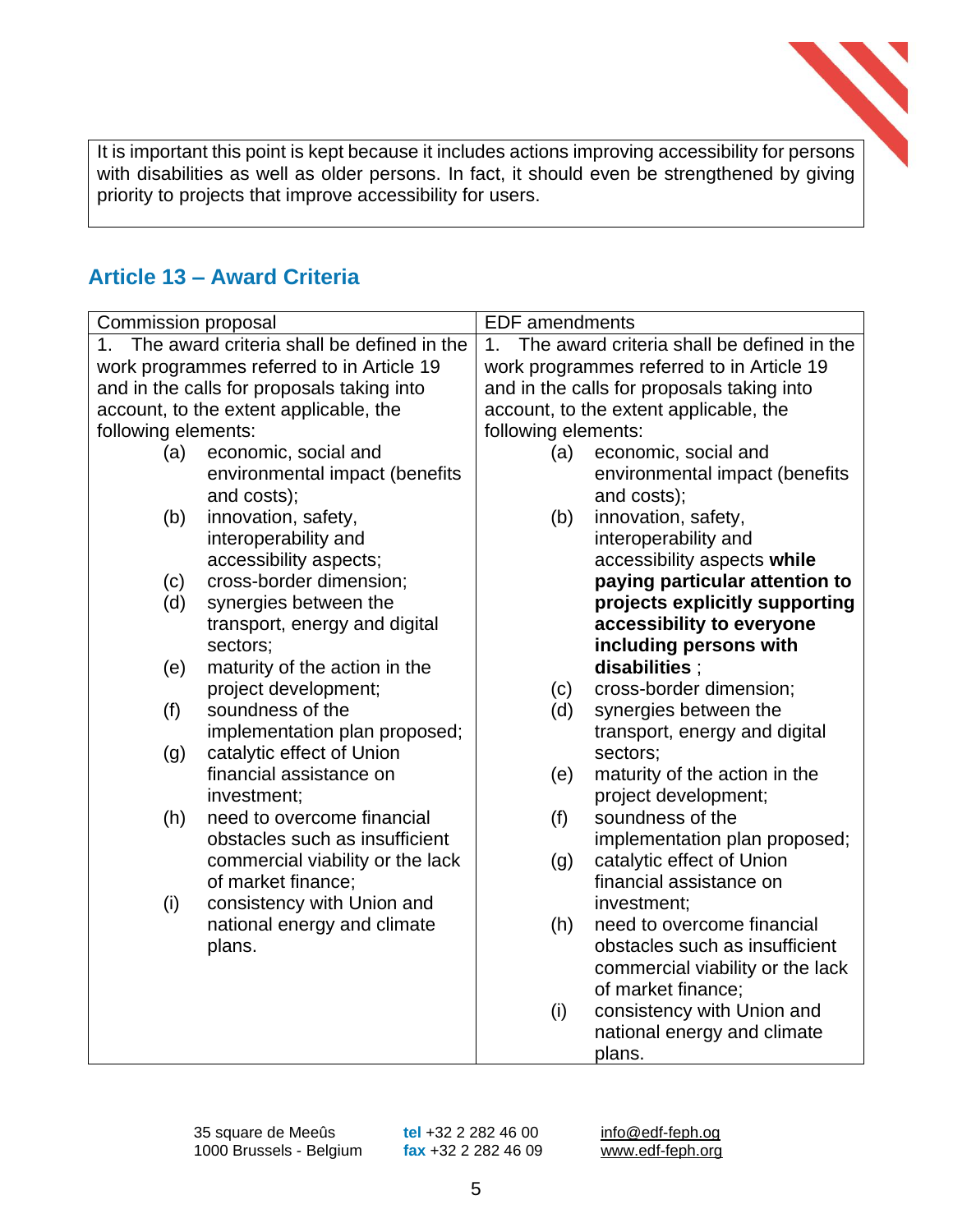

**7. (new) The assessment of proposals against the award criteria shall ensure that no proposal is accepted that creates or maintains infrastructure which is not accessible to everyone, including persons with disabilities.**

Justification:

When mentioning "accessibility" in point 1 (b) it should be specified that accessibility for persons with disabilities is meant, not geographical accessibility. Furthermore, projects that actively promote and support accessibility shall be given preference in the assessment in order to properly implement, amongst others, Regulation 1315/2013 and Regulation 1300/2014. It is also crucial to add a new point 7 to prevent EU funding from creating new, inaccessible infrastructure. During the previous funding period it has for example occurred that a bridge was built that was not accessible for persons with disabilities – public money should be used to benefit the EU citizens and not to create new barriers!

#### **Annex – Part I – indicators**

| Commission proposal | <b>EDF</b> amendments                       |
|---------------------|---------------------------------------------|
| Indicators:         | Indicators:                                 |
|                     |                                             |
|                     | (new) Number of CEF actions                 |
|                     | contributing to transport accessibility for |
|                     | persons with disabilities                   |

Justification:

It is important to collect information about the implementation of the Programme because this has been neglected under the previous CEF. We have thus received anecdotal evidence of funding for inaccessible infrastructure but we were not able to verify this statistically because this information has not been collected. It would be important to do so also to document progress. Therefore, EDF demands that accessibility is added to the list of key indicators.

## <span id="page-5-0"></span>**Related documents**